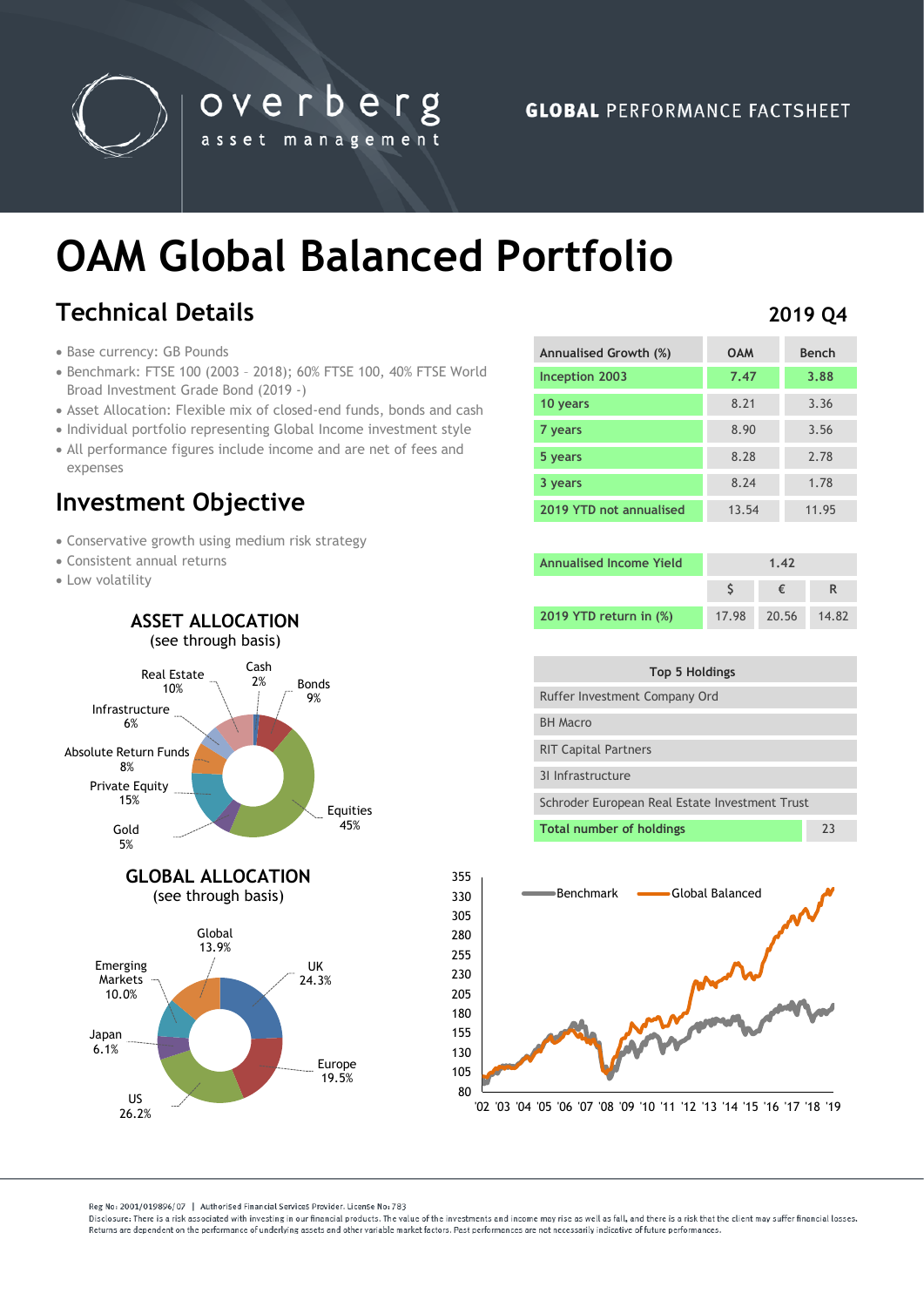

### **Global Market Review and Strategy Outlook**

Equity markets soared in the fourth quarter  $(Q4)$  of the year, powered by the combination of renewed quantitative easing from the world's major central banks, signs of recovery from the global manufacturing slump, reduced Brexit uncertainty and improved trade relations between the US and China. Over Q4, the MS World Index increased by 9.02% capping a substantial gain of 24.91% in 2019. Amid renewed investor risk appetite, emerging markets outperformed in Q4, pushing the MS Emerging Market Index higher by 12.01% although by just 15.82% for the year as a whole. The standout emerging market was Russia with Q4 and 2019 gains of 14.57% and 28.50%. Despite the trade war, the Shanghai Composite Index also fared well with gains of 4.65% for the quarter and 21.58% for the year. The US led developed market gains with the S&P 500 index posting stellar returns of 9.56% in Q4 and 28.50% for the full year, closely pursued by the German Dax with respective gains of 8.03% and 25.48%. The Nikkei returned 8.09% and 18.20%, respectively, while the UK's FTSE 100, hampered by continued Brexit uncertainty, was the relative laggard with gains of 3.08% and 12.77%.

Global central bank liquidity increased sharply in Q4, led by the Federal Reserve, the European Central Bank (ECB) and Bank of Japan. The People's Bank of China also joined the party in December, emboldened by recent stability in the yuan exchange rate resulting from solid prospects for a phase-one trade agreement with the US. Rising global central bank liquidity strengthens investors' risk appetite and lifts business confidence. Meanwhile, from recessionary multi-year lows in Q3, the JPMorgan Global Manufacturing Purchasing Managers' Index (PMI) regained the critical 50 level, which demarcates expansion from contraction. The bond market is sending a positive signal, with yields rising sharply towards year-end in anticipation of strengthening economic activity. The total value of global bonds in negative yield territory has decreased to \$12.5 trillion from a peak of \$17 trillion in mid-September. The inverted yield curve, which has a good track record in predicting recessions and had been in place in the US since November 2018, has now un-inverted, with the 10-year US Treasury bond yield comfortably above both 2-year and 3-month rates. Provided bond yields do not spike significantly higher from current levels and geopolitical risk does not flare up unexpectedly, the conditions are ripe for further equity market gains.

US and Chinese delegates have signed a first-stage trade agreement, which according to president Trump will cover 60% of the issues under broader negotiation. While leaving out the more contentious issues such as protection of intellectual property and China's subsidies of state-owned enterprises, the mini trade deal should de-escalate the conflict between the two countries, helping to restore business and financial market confidence. Both sides are under increasing pressure to de-escalate the trade war, given the slowdown in China's economy and the approaching 2020 US presidential elections. Trump will be anxious that the trade war, which has so far affected the manufacturing and agricultural sectors of the US economy, does not spread to the household consumer sector.

US GDP growth was unexpectedly strong in Q3, at 2.1% quarter-on-quarter annualised, up from 2.0% in Q2 and well above the consensus forecast of 1.6%. There was a 3% slump in non-residential fixed investment, its second straight quarterly decline, due to the impact of trade and geopolitical uncertainty on business confidence, forcing companies to hold-off on key investment decisions. However, other sectors of the economy showed resilience, especially personal consumption expenditure, which grew by 2.9%. The consumer-driven economy continues to be supported by robust household spending, while business spending is likely to recover following any breakthrough in US/China trade talks. November survey indicators confirm a recovery in economic activity across both the manufacturing and services sectors of the economy. The IHS manufacturing purchasing managers' index (PMI) gained from 51.3 to 52.2 and the services PMI from 50.6 to 51.6, feeding into a solid improvement in the composite PMI from 50.9 to 51.9, its highest

Reg No: 2001/019896/07 | Authorised Financial Services Provider, License No: 783

Disclosure: There is a risk associated with investing in our financial products. The value of the investments and income may rise as well as fall, and there is a risk that the client may suffer financial losses Returns are dependent on the performance of underlying assets and other variable market factors. Past performances are not necessarily indicative of future performances.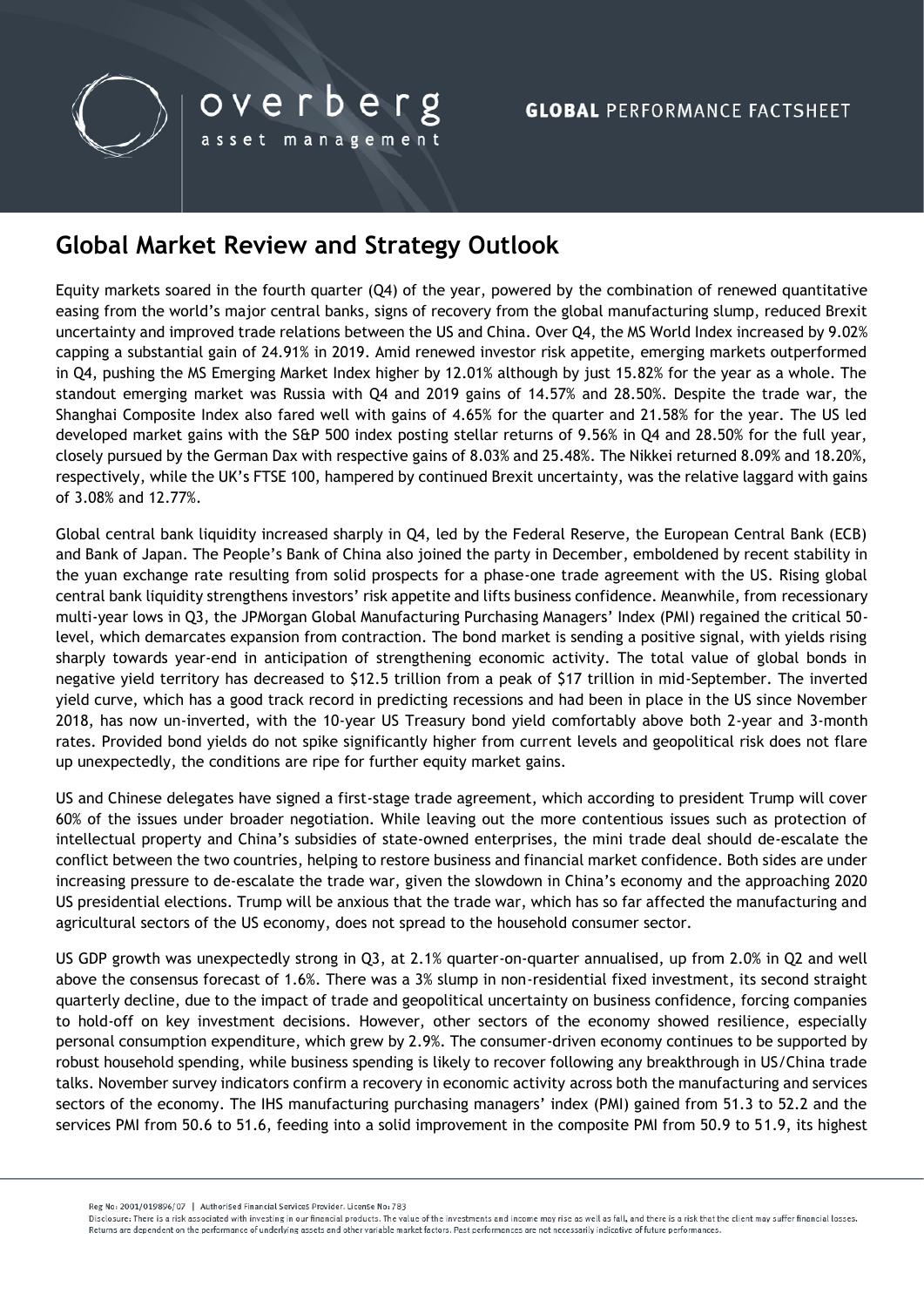

# overberg

asset management

#### **GLOBAL PERFORMANCE FACTSHEET**

since July and well above the neutral 50-level. Encouragingly, the PMI upturn was led by forward-looking new orders sub-indices, signaling increased activity in the months ahead. The outlook for home construction has recently turned extremely positive, with building permits rising at the highest annual pace since 2007. Following months of declines, non-defence capital goods orders excluding aircraft, a proxy for business investment spending, unexpectedly surged higher in October, by 1.2% on the month, indicating a recovery in capital spending. Non-farm payrolls also surged in November by 266,000, well above the prior month's 156,000. The unemployment rate fell from 3.6% to 3.5%, matching September's figure, which was the lowest since 1969. However, wage growth was moderate, subsiding from 3.2% year-on-year to 3.1%, below the recent peak of 3.4% recorded in February. Wage growth remains conspicuously absent, keeping inflation at bay and the Fed from considering any reversal of recent monetary easing.

As expected, the Fed cut its benchmark fed funds interest rate by 25 basis points to a range of 1.5-1.75%, its third such rate cut since July. However, Fed chairman Jay Powell signaled a pause in further rate cuts and indicated that the global geopolitical outlook, encompassing the US/China trade war and Brexit negotiations, was improving, which may boost business confidence and global growth. Nonetheless, the Fed remained committed to its stealth quantitative easing programme until the second quarter of 2020. Introduced in mid-October, the QE programme involves a monthly purchase of \$60 billion of Treasury Bills. Fed Chairman Jerome Powell, in his congressional testimony, indicated little risk of this year's interest rate cuts being reversed, stating that "there's no sign that things are overheating or anything like that."

China's GDP growth slowed in Q3 to 6.0% year-on-year, down from 6.2% in Q2, 6.4% in Q1 and 6.6% in 2018, now at the bottom of the government's 6-6.5% target range and its slowest rate of growth since the current data series began in 1992. However, there were signs of recovery in some sectors. The pace of industrial output and retail sales improved in Q3, and the housing and residential construction markets remained buoyant, while fixed-asset investment in technology sectors grew by a solid 14%. China's manufacturing survey data was surprisingly strong in November at both the official purchasing managers' index (PMI) level, which focusses on larger state-owned enterprises, and the private sector Caixin PMI level, which focusses on smaller private sector companies. The official manufacturing PMI gained from 49.3 to 50.2, breaking above the expansionary 50-level for the first time since April and bolstered by stronger forward-looking new orders and new export orders sub-indices, which indicate continued improvement in activity levels over coming months. The Caixin manufacturing PMI built on October's increase, rising in November from 51.7 to 51.8 its highest level since December 2016. Meanwhile, the official non-manufacturing PMI, which measures conditions in the services sector of the economy, surged higher from 52.8 to 54.4 its highest since March. November's PMI data are consistent with an improvement in GDP growth in Q4 to around 6.2%, up from 6.0% recorded in Q3. China's trade data has also shown a moderation in the rate of decline suggesting a recovery in China's domestic demand and a stabilisation in global demand.

Despite the improving economic outlook, authorities are likely to maintain their fiscal and monetary stimulus over coming months. In November, the People's Bank of China (PBOC) announced the first cut in its benchmark one-year medium-term lending facility (MLF) since early 2016, likely representing the start of a protracted rate cutting cycle. The PBOC will be emboldened by encouraging trade talks with the US and a resulting stabilisation of the yuan, which has regained the psychologically important 7.0 level versus the dollar. Fiscal stimulus, aimed at lifting infrastructure spending, is gaining momentum. The allocation to local government special-purpose bonds, which are used to finance infrastructure projects, has already reached the 1 trillion-yuan target, well ahead of the usual cut-off date in March.

Reg No: 2001/019896/07 | Authorised Financial Services Provider, License No: 783

Disclosure: There is a risk associated with investing in our financial products. The value of the investments and income may rise as well as fall, and there is a risk that the client may suffer financial losses Returns are dependent on the performance of underlying assets and other variable market factors. Past performances are not necessarily indicative of future performances.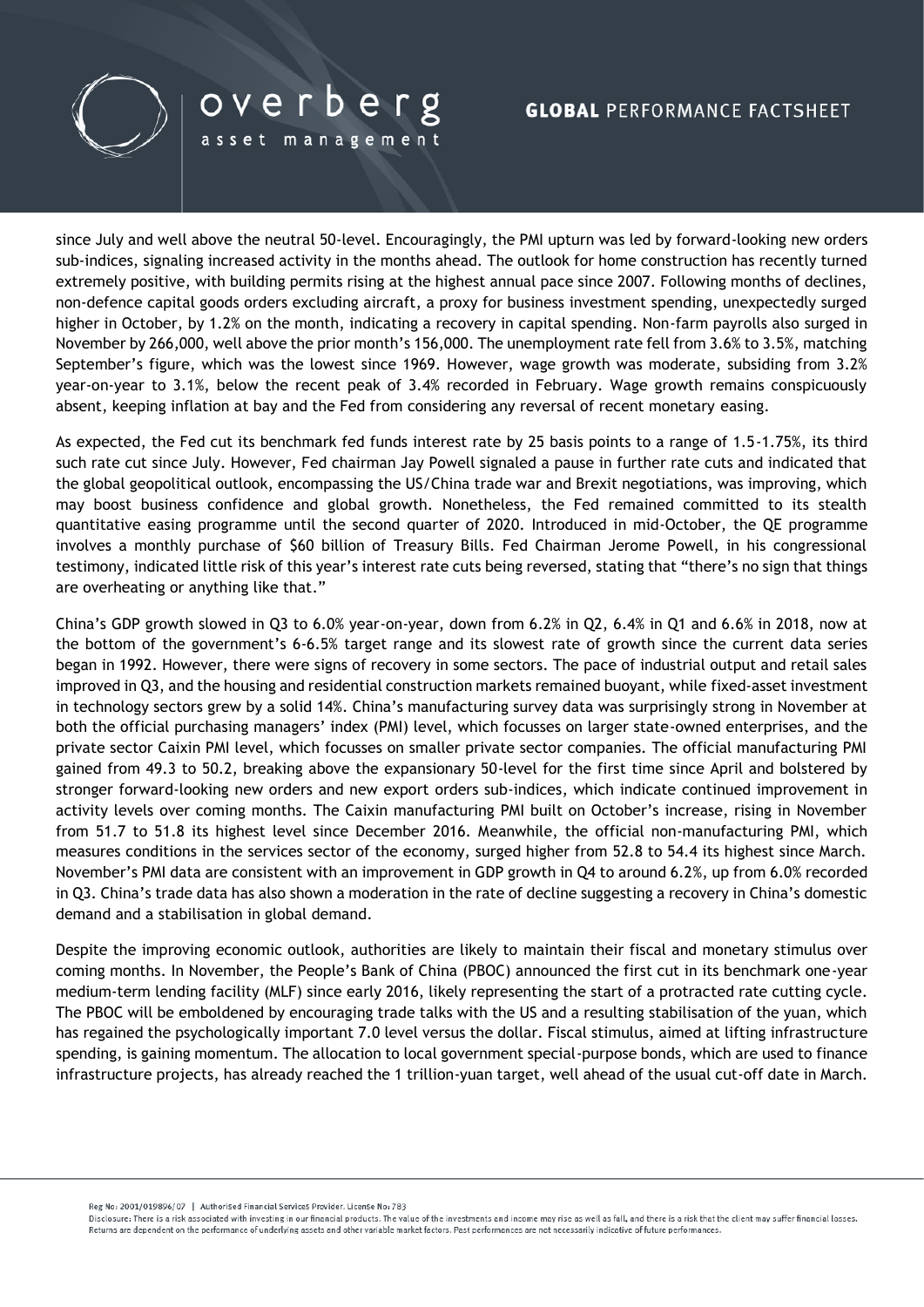

# overberg

asset management

### **GLOBAL PERFORMANCE FACTSHEET**

Japan's economy grew by a modest 0.2% quarter-on-quarter annualised in Q3, missing analysts' forecasts of a 0.8% expansion. It was the fourth straight quarterly rise, but the slowest rate in a year and markedly down from the 1.8% printed in Q2. The key drivers for the growth came from private consumption, business investment and government spending. Private consumption makes up roughly 60% of Japan's GDP and has been an important source of growth in the last year. However, subsequent data shows Japan's capital investment by non-financial firms rose by an impressive 7.1% year-on-year in Q3 up strongly from 1.9% growth in Q2, which suggests the potential for a substantial upward revision to initial Q3 GDP estimates. Despite a modest increase, inflation remains well below the Bank of Japan's (BOJ) 2% target. The BOJ kept its benchmark interest rate, currently at -0.1%, on hold at its most recent monetary policy meeting but indicated that, if necessary, it would make further rate cuts into negative territory to achieve its 2% inflation target. Its forward guidance on inflation for the period until March 2020 was lowered from 0.8% to 0.5% and for the following year to March 2021 from 1.2% to 1%. Meanwhile, Prime Minister Shinzo Abe announced his first fiscal stimulus since 2016, surprising analysts with a larger than expected package of ¥13.2tn. The stimulus is aimed at reigniting Japan's economy and to stave off an expected slowdown after the 2020 Olympics. Described as a "15-month budget", the headline figure is about 1.9% of Japan's expected GDP over the period and is one of the largest spending plans since the 2008/09 global financial crisis. Mr Abe will be taking advantage of ultralow interest rates, a trend seen amongst other developed economies as governments start to loosen their purse strings to reignite growth through fiscal stimulus.

Europe's single currency area continued its steady but modest economic growth, expanding in Q3 by a stronger than expected 0.2% quarter-on-quarter and 1.1% year on year. The GDP data eased fears that the uncertainty of Brexit and the ongoing US-China trade war would further negatively impact the Eurozone. However, inflation for October fell to 0.7%, well below the 2% target set by the ECB. The inflation data vindicated the central bank's earlier decision in September to cut interest rates further into negative territory and launch a fresh round of quantitative easing. Against expectations, Germany, the Eurozone's largest economy, narrowly avoided a technical recession, albeit with negligible quarter-on-quarter growth of 0.1% in Q3 compared with a contraction of -0.1% in Q2. Despite the industrial production and export sectors experiencing a sharp slowdown, domestic demand has been buoyed by high employment and rising income. According to the latest Ifo Institute's Business Climate Index (BCI), Germany's business confidence improved for a third consecutive month in November, which could be an early sign that the German economy has bottomed out and is on the mend. The Ifo Institute expects German GDP growth to rise to 0.2% in Q4, helped by reduced Brexit uncertainty and improved US/China trade relations. Improved growth prospects are likely to spread across the Eurozone in 2020 amid better trade conditions combined with ECB stimulus and the likelihood of increased fiscal stimulus.

Whilst the UK avoided a technical recession in Q3, classified as two consecutive quarters of economic contraction, it reported the worst two-quarter economic growth figures since the 2008/09 global financial crisis. Q3 GDP growth of 0.3% quarter-on-quarter marked a rebound from the 0.2% contraction in Q2, but still suffered from Brexit uncertainty and the general lack of business investment. This year's quarterly growth figures have been distorted by stockpiling ahead of the original Brexit deadline and the subsequent unwinding of inventory. In Q3, fixed capital formation fell again due to ongoing Brexit uncertainty. Meanwhile, the UK manufacturing purchasing managers' index remained below the contractionary 50-level for a ninth straight month in November. The UK has been falling behind other developed nations, which recently reported a slight turnaround in industrial production. Most purchasing managers have adopted a "wait and see" approach before restocking. However, the outlook for manufacturing, business and investor confidence, and GDP growth should enjoy a boost, at least over the short-term after the Conservative Party secured a large majority in December's General Election, handing the Labour Party its worst defeat since 1935. As a

Reg No: 2001/019896/07 | Authorised Financial Services Provider, License No: 783

Disclosure: There is a risk associated with investing in our financial products. The value of the investments and income may rise as well as fall, and there is a risk that the client may suffer financial losses Returns are dependent on the performance of underlying assets and other variable market factors. Past performances are not necessarily indicative of future performances.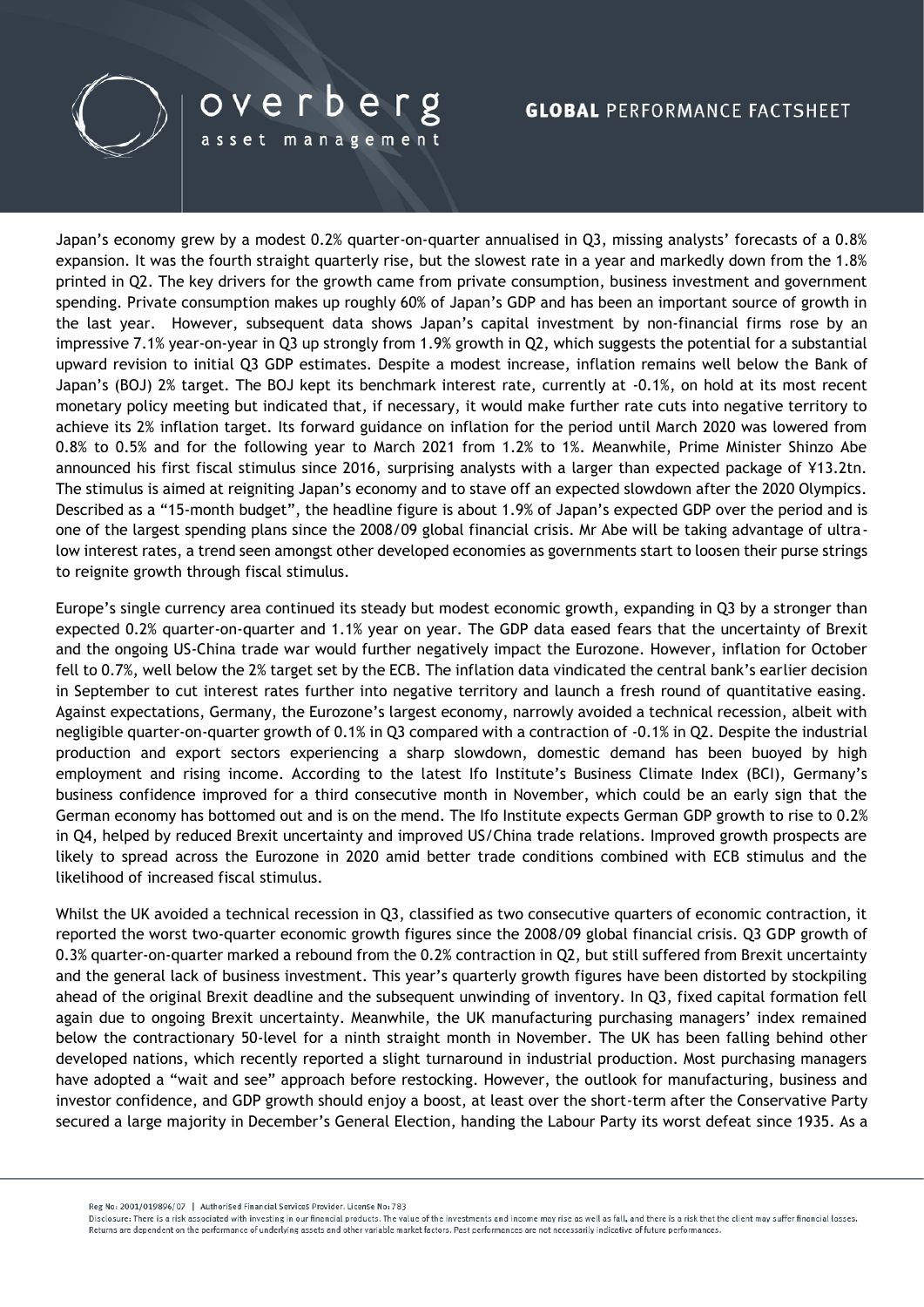

#### overberg **GLOBAL PERFORMANCE FACTSHEET**

result, the recent political deadlock will end, supporting Boris Johnson's pledge to "get Brexit done" by 31st January. Moreover, the threat to financial markets of a far-left Labour government and widespread nationalisations has been removed. However, Mr. Johnson has promised an extremely tight and perhaps unrealistic deadline of 31st December 2020 to renegotiate a trade agreement with the EU, which may add renewed Brexit stress later in the year.

asset management

The International Monetary Fund (IMF) forecasts that emerging market (EM) GDP will grow by 4.6% in 2020, up from 3.9% expected this year. The sharp pickup, which would be the fastest recovery since the global financial crisis, is expected to emanate mainly from Latin America, the Middle East and Central Asia. Countries like Argentina and Turkey, both hit by recent currency crises, have the potential to rebound from a low base, while other economies including India, Russia, Brazil and Mexico have recently been growing well below trend and have the potential to show accelerating growth. EM currencies have stabilized over recent months providing the potential for both monetary easing and fiscal stimulus. Moreover, synchronized quantitative easing from the world's largest central banks should encourage an increase in global liquidity and a decline in demand for the US dollar, which tends to boost capital inflows into emerging markets. Since the global financial crisis, there have been several periods of relative weakness followed by periods of extremely powerful surges in risk assets. These surge periods include 2011-2014, following the Eurozone debt crisis and 2016-2018, following China's currency devaluation. There are similarities between the conditions prior to the previous two booms and current conditions, which have caused financial markets to be subdued. However, Brexit and the US-China trade war, although still unresolved, have both moved in the right direction recently. In addition, global central bank liquidity is once again on the rise amid quantitative easing. An increase in risk appetite stemming from the potential upswing in global equity markets will be especially positive for emerging market equities.

Despite strong gains across global equity markets in 2019, markets are positioned for a second straight year of gains in 2020, likely to be concentrated in the first half of the year. There are numerous potential catalysts to maintain the recent rally, especially from current valuations, with price-earnings multiples of major equity markets still comfortably below their historic peaks and earnings yields considerably higher than bond yields. Potential catalysts include continued quantitative easing by the world's major central banks across the US, China, Japan and Eurozone, the announcement of fiscal stimulus across the world's major economies, and breakthroughs in US/China trade and Brexit negotiations. Despite recent strong gains, investors overall remain jaundiced by the events of the global financial crisis 11 years ago and are cynical about geopolitical risks, hence market sentiment is at a low ebb, providing fertile ground for a continued re-rating and equity market rally. Meanwhile, fiscal stimulus and increased infrastructure spending are likely to provide helpful tailwinds to equity markets during the year. The IMF's chief economist, Gita Gopinath has called on governments to boost fiscal policy, especially in the current environment of negative interest rates, "A country like Germany should take advantage of negative borrowing rates to invest in social and infrastructure capital, even from a pure cost-benefit perspective."

With growing expectations of a cyclical economic recovery and rising long-term interest rates, interest in traditional "value shares", typically represented in the bank, financial and industrial sectors, is being rekindled. Bank shares have strongly outperformed over the past quarter as the bond yield curve has steepened from its previous inverted shape, in turn boosting bank interest margins. Value shares have performed poorly compared with "growth shares" over the current 10-year bull market but this may be changing. The value share and growth share components of the S&P 500 index have shown widely diverging performance over the past decade, of 120% versus 235%, and so a mean reversion could entail a considerable outperformance by value shares over coming months.

Reg No: 2001/019896/07 | Authorised Financial Services Provider, License No: 783

Disclosure: There is a risk associated with investing in our financial products. The value of the investments and income may rise as well as fall, and there is a risk that the client may suffer financial losses Returns are dependent on the performance of underlying assets and other variable market factors. Past performances are not necessarily indicative of future performances.